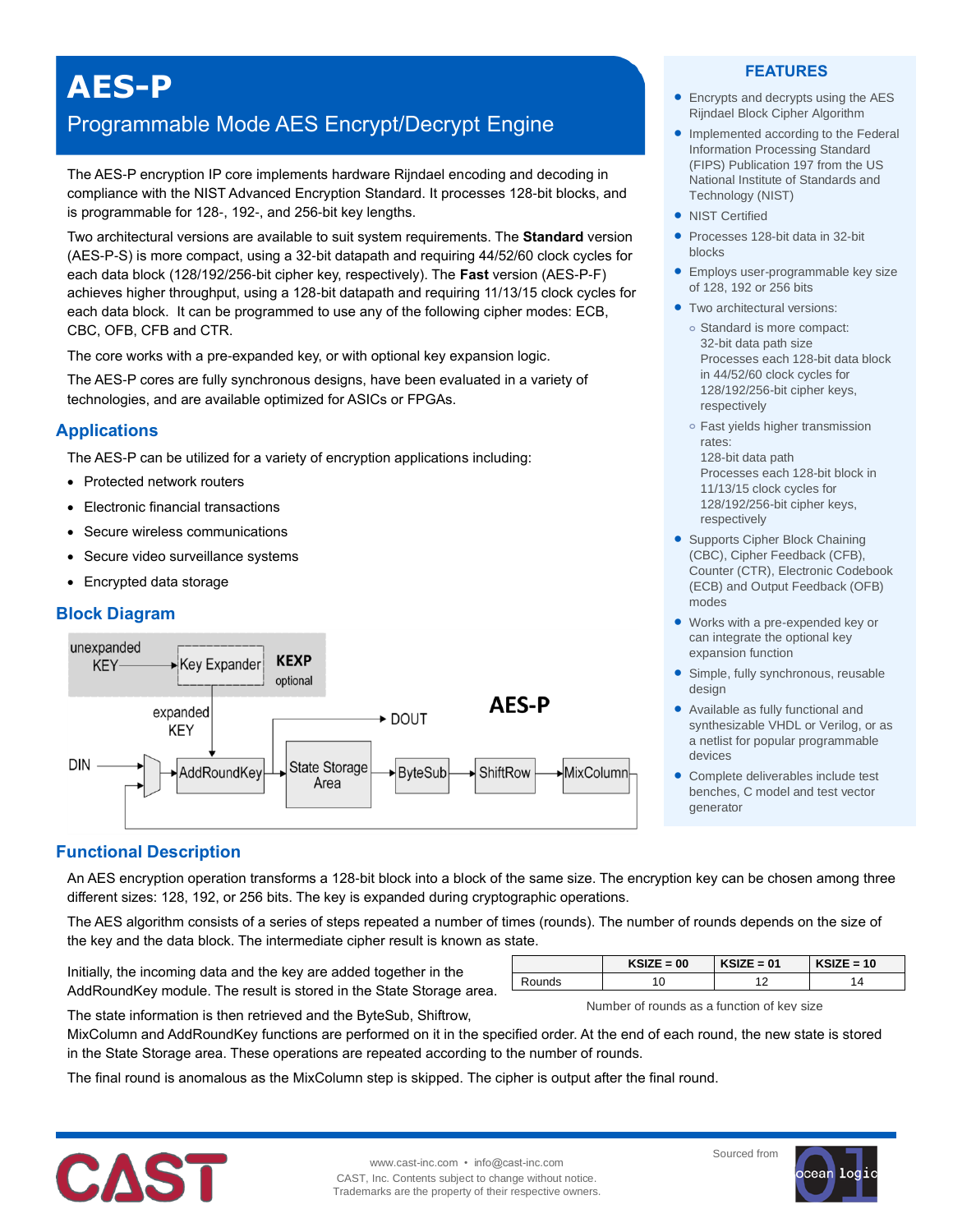# **Supported modes**

This AES-P core supports both encryption and decryption in ECB, CBC, CFB, OFB and CTR modes. ECB stands for Electronic CodeBook mode. This is the basic AES algorithm as described in the FIPS 197 documentation.

CBC stands for Cipher Block Chaining mode. Chaining adds a feedback mechanism to a block cipher. The result of the previous encryption operation is XORed with the incoming data. An initialization vector IV is used for the first iteration. Decryption reverses encryption operations.

The figure below shows the data flow during encryption (left) and decryption (right) in CBC mode.





CFB stands for Cipher FeedBack mode. In this mode, the output of an encryption operation is fed back to the input of the AES core. An initialization vector IV is used for the first iteration.

Input data is encrypted by XORing it with the output of the encryption module. Decryption reverses encryption operations.

The figure below shows the block diagram of the AES in CFB mode.



OFB stands for Output FeedBack mode. In this mode, the output of an encryption operation is fed back to the input of the AES core. An initialization vector IV is used for the first iteration.

Input data is encrypted by XORing it with the output of the encryption module. Decryption reverses encryption operations.

The figure above right shows the block diagram of the AES in OFB mode.



CTR stands for Counter mode. In this mode, the output of counter is input of the AES core. An initialization vector IV is used to initialize the counter.

Input data is encrypted by XORing it with the output of the encryption module. Decryption reverses encryption operations.

The figure below shows the block diagram of the AES in CTR mode.



# AES CTR mode block diagram

# **Key Expansion**

The AES algorithm requires an expanded key for encryption or decryption. The KEXP AES key expander core is available as an AES-P core option.

During encryption, the key expander can produce the expanded key on the fly while the AES-P core is consuming it. For decryption, though, the key must be pre-expanded and stored in an appropriate memory before being used by the AES-P core. This is because the core uses the expanded key backwards during decryption.

In some cases a key expander is not required. This might be the case when the key does not need to be changed (and so it can be stored in its expanded form) or when the key does not change very often (and thus it can be expanded more slowly in software).



www.cast-inc.com • info@cast-inc.com CAST, Inc. Contents subject to change without notice. Trademarks are the property of their respective owners.